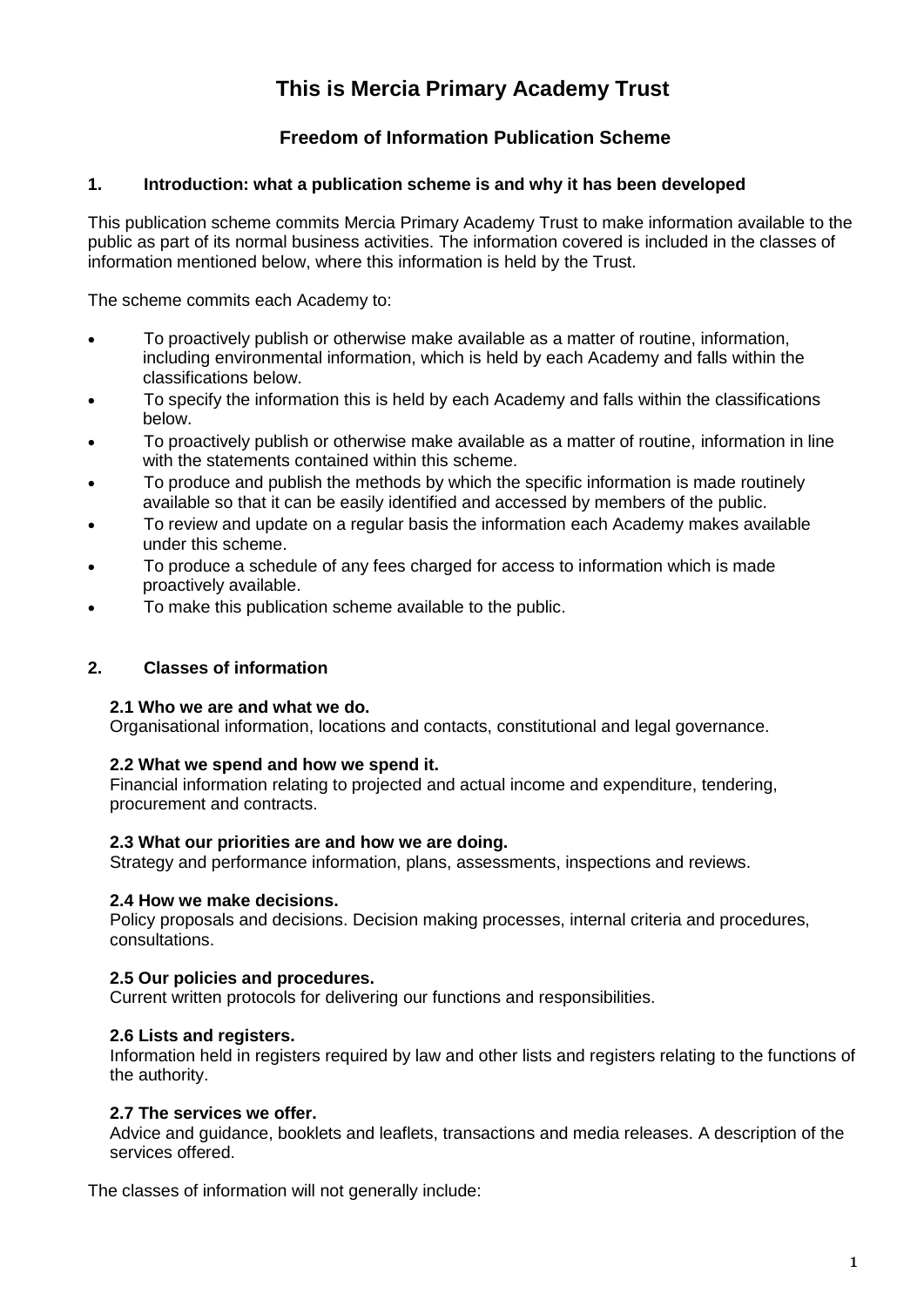- Information the disclosure of which is prevented by law, or exempt under the Freedom of Information Act, or is otherwise properly considered to be protected from disclosure.
- Information in draft form.
- Information that is no longer readily available as it is contained in files that have been placed in archive storage, or is difficult to access for similar reasons.

## **3 The method by which information published under this scheme will be made available**

Mercia Primary Academy Trust will indicate clearly to the public what information is covered by this scheme and how it can be obtained.

Where it is within the capability of Trust, information will be provided on our website. Where it is impracticable to make information available on a website or when an individual does not wish to access the information by the website, we will indicate how information can be obtained by other means and provide it by those means.

In exceptional circumstances some information may be available only by viewing in person. Where this manner is specified, contact details will be provided. An appointment to view the information will be arranged within a reasonable timescale.

Information will be provided in the language in which it is held or in such other language that is legally required. Where an authority is legally required to translate any information, it will do so.

Obligations under disability and discrimination legislation and any other legislation to provide information in other forms and formats will be adhered to when providing information in accordance with this scheme.

#### **4. Charges which may be made for information published under this scheme**

The purpose of this scheme is to make the maximum amount of information readily available at minimum inconvenience and cost to the public. Charges made by the school for routinely published material will be justified and transparent and kept to a minimum.

Material which is published and accessed on a website will be provided free of charge.

Charges may be made for information subject to a charging regime specified by Parliament.

Charges may be made for actual disbursements incurred such as:

- **photocopying**
- postage and packaging
- the costs directly incurred as a result of viewing information

Charges may also be made for information provided under this scheme where they are legally authorised, they are in all the circumstances, including the general principles of the right of access to information held by public authorities, justified and are in accordance with a published schedule or schedules of fees which is readily available to the public.

If a charge is to be made, confirmation of the payment due will be given before the information is provided. Payment may be requested prior to provision of the information.

#### **5. Written requests**

Information held by a public authority that is not published under this scheme can be requested in writing, when its provision will be considered in accordance with the provisions of the Freedom of Information Act.

#### **6. Contact details**